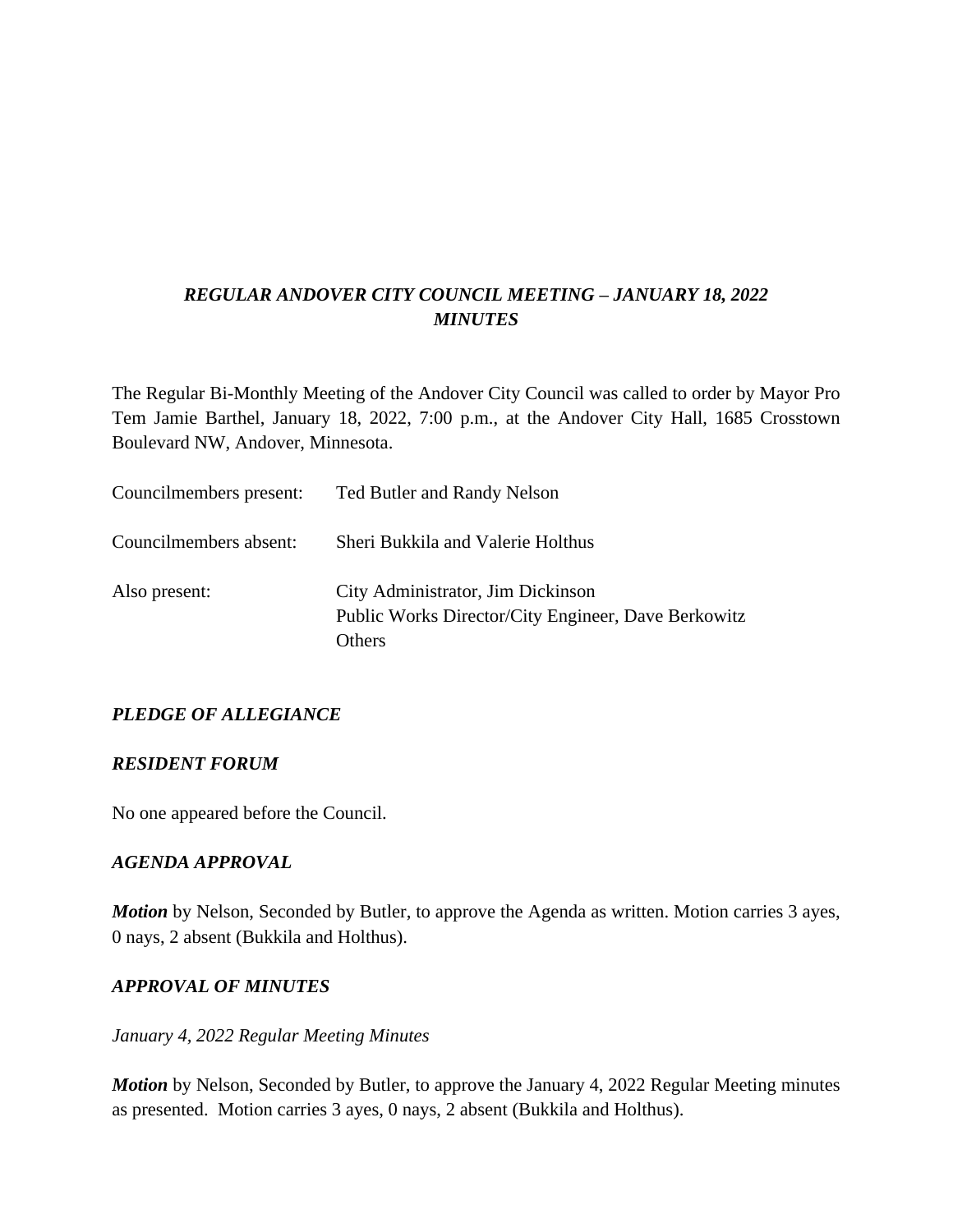### *CONSENT ITEMS*

- Item 2 Approve Payment of Claims
- Item 3 Approve Proposed Feasibility Study/22-19/Dalske Woodlands Preserve Pedestrian Crossing
- Item 4 Accept Dedication of Drainage and Utility Easement 4660 175th Ave. NW Michael & Beverly Knight
- Item 5 Approve 2021 Pay Equity Compliance Report
- Item 6 Approve Appointment Maintenance Worker
- Item 7 Replace Make Up Air Units at Public Works Garage A
- Item 8 Approve 2022 Used Vehicle Sales License
- Item 9 Receive December 2021 City Investment Reports

*Motion* by Butler, Seconded by Nelson, to approve the Consent Agenda as read. Motion carries 3 ayes, 0 nays, 2 absent (Bukkila and Holthus).

### *ANOKA COUNTY SHERIFF'S OFFICE MONTHLY REPORT*

Lieutenant Peters provided a monthly report for December 2021, reporting 1,352 calls for service. He reported 29 thefts, 3 assaults, 10 damage to property. Lieutenant Peters detailed several significant events including impaired drivers. Sherrif's Deputies made 120 Traffic stops, issued 36 citations, 4 felony arrests, 1 gross misdemeanor arrests and 15 misdemeanor arrests. He announced several retirements and 3 deputies graduated from field training.

## *HOLD PUBLIC HEARING/ORDER PLANS & SPECS/22-15/2022 MILL & OVERLAY/CHESTERTON COMMONS AREA AND FOX HOLLOW AREA*

The City Council is requested to hold a public hearing and order plans and specifications for Project 22-15, 2022 Mill & Overlay for the Chesterton Commons and Fox Hollow areas. Public Works Director Berkowitz stated the Chesterton Commons area is comprised of multiple developments and displayed a map of the project area. Mr. Berkowitz explained the estimated assessment process, with residents paying for 25% of the cost and the City paying 75%. Mr. Berkowitz noted the final assessment is calculated on actual costs. Mr. Berkowitz outlined the scope of the project as written in the staff report.

Councilmember Butler clarified that residents wanting to pay off the assessment have one month after the assessment hearing in the fall.

Mayor Pro Tem Barthel asked for the cost difference between a mill and overlay and a full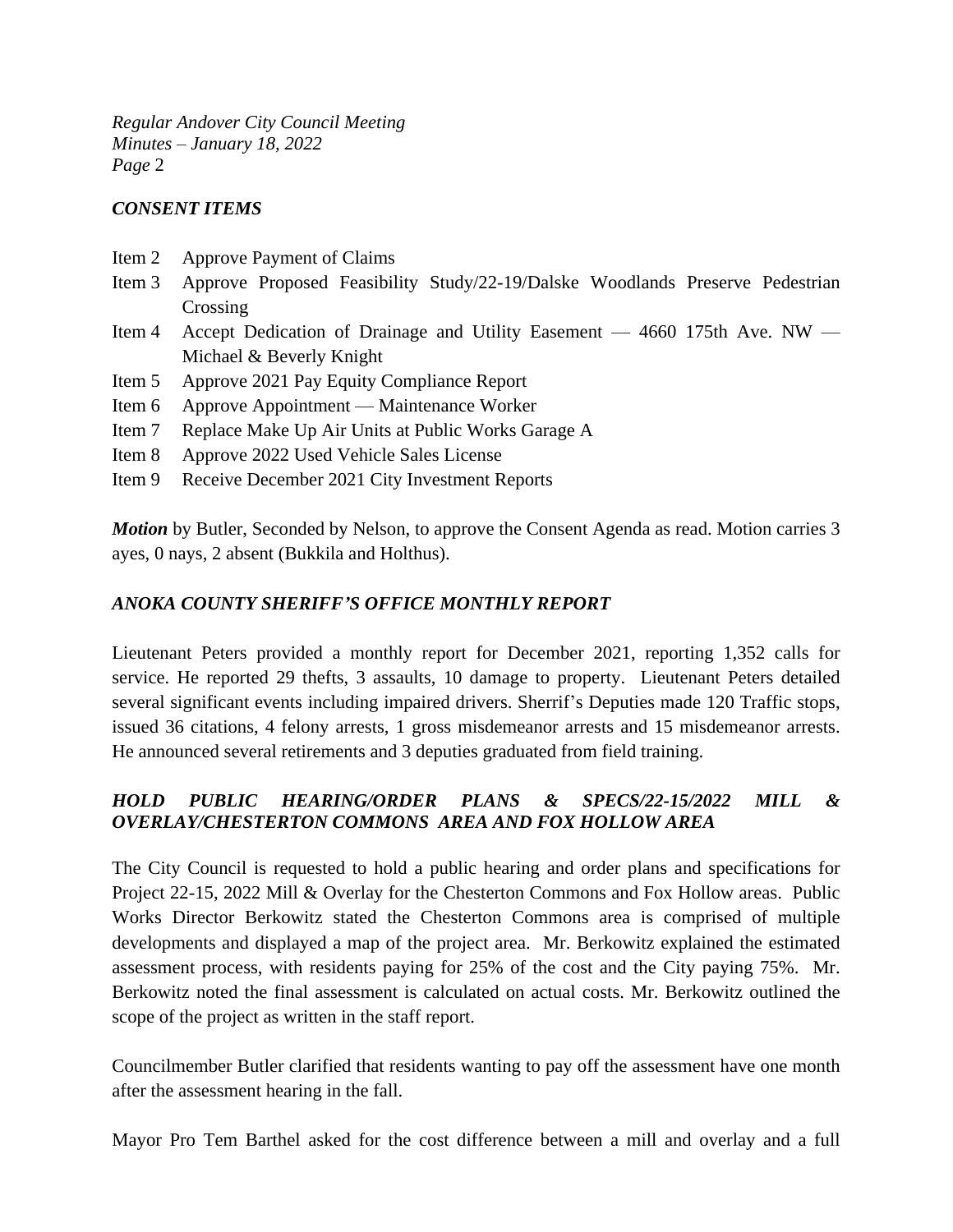reconstruction. Mr. Berkowitz stated a full reconstruction is 4 to 5 times more expensive.

Councilmember Butler asked Mr. Berkowitz to explain the history of the 25% assessment. Mr. Berkowitz stated the policy was adopted in 2005 that 25% of mill and overlay projects are assessed to the benefiting properties.

*Motion* by Butler, Seconded by Nelson, to open the public hearing at 7:23 p.m. Motion carries 3 ayes, 0 nays, 2 absent (Bukkila and Holthus).

Debbie Srock, 15987 Drake Street, came forward and asked if the project was occurring in 2023. Mr. Berkowitz clarified that the project is occurring in 2022 and assessments are levied after the project is completed.

Michael Nowak, 1392 155<sup>th</sup> Avenue NW, came forward and stated the expense is a big surprise. He asked if the roads were originally built by the developers. Mr. Berkowitz explained the developer builds the roads and the City takes ownership. Mr. Nowak asked how many towns in Anoka County charge for road maintenance. Mr. Berkowitz stated it is very common to assess residents for road improvements. Mr. Nowak asked why the City did not plan for it and put it in the budget. City Administrator Dickinson stated 25% was selected to meet a bonding requirement. Mr. Dickinson stated residents who benefit from the improvements are paying for the roads. He explained Andover is on the low end for assessment percentage.

*Motion* by Butler, Seconded by Nelson, to close the public hearing at 7:32 p.m. Motion carries 3 ayes, 0 nays, 2 absent (Bukkila and Holthus).

Mayor Pro Tem Barthel stated that every resident pays a 25% assessment for road mill and overlay. Mr. Berkowitz stated there may be a fluctuation for undevelopable land.

*Motion* by Buttler, Seconded by Nelson, to adopt Resolution No. R004-22 ordering the improvement of Project 22-15 Mill & Overlay/Chesterton Commons Area and Fox Hollow Area. Motion carries 3 ayes, 0 nays, 2 absent (Bukkila and Holthus).

# *HOLD PUBLIC HEARING/ORDER PLANS & SPECS/22-16/2022 MILL & OVERLAY/ANDOVER BOULEVARD NW*

The City Council is requested to hold a public hearing and order plans and specifications for Project 22-16, 2022 Mill & Overlay for Andover Boulevard NW. Public Works Director Berkowitz explained there are 17 residential properties in the project and the assessment would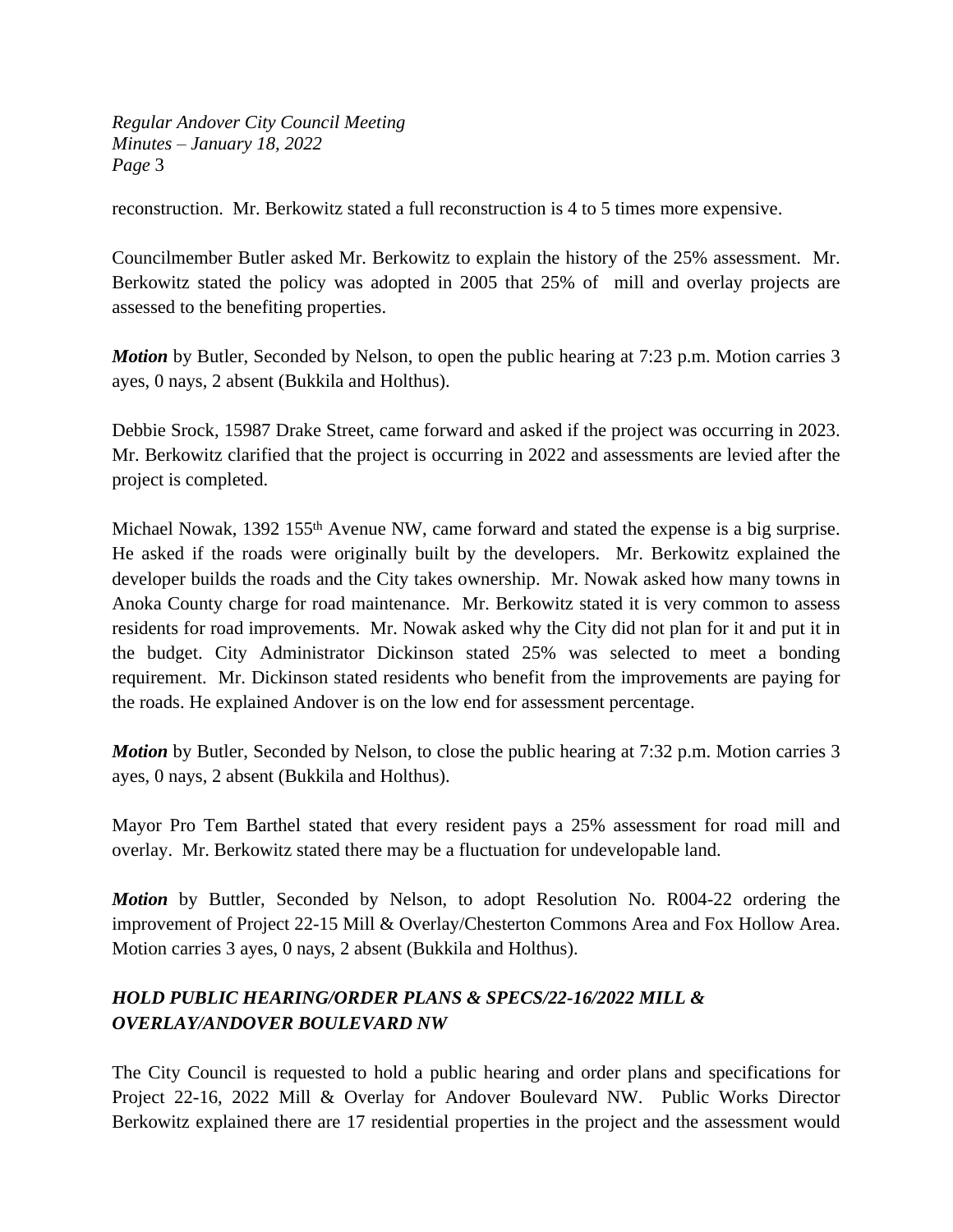be \$2,600. He stated staff is recommending the same assessment as the Chesterton Commons and Fox Hollow area of \$670. Mr. Berkowitz stated the front footage is similar to the other project. Mr. Berkowitz outlined the scope of the project as written in the staff report. Mr. Berkowitz explained all three projects will be bid together.

*Motion* by Butler, Seconded by Nelson, to open the public hearing at 7:43 p.m. Motion carries 3 ayes, 0 nays, 2 absent (Bukkila and Holthus).

Jason Mevissen, 1845 Andover Boulevard, came forward and stated this project does not benefit him. He stated he cannot access the road when students are arriving and departing from the high school. Mr. Mevissen stated there is an easement over his property for the road and feels he has paid for it in his property taxes. Mr. Mevissen stated the high school should be paying for the road because they are benefiting the most from it.

*Motion* by Nelson, Seconded by Butler, to close the public hearing at 7:47 p.m. Motion carries 3 ayes, 0 nays, 2 absent (Bukkila and Holthus).

Mr. Berkowitz stated staff can work with law enforcement to monitor the speed.

Councilmember Butler states he lives on busy road and can empathize with Mr. Mevissen. Councilmember Butler encouraged Mr. Mevissen to contact the Sherrif's Department.

Councilmember Nelson concurred and stated the presence of law enforcement has made a huge improvement on Veterans Memorial Boulevard.

Mayor Pro Tem Barthel stated the Sherrif's Department is responsive and will address the speeding.

*Motion* by Nelson, Seconded by Butler, to adopt Resolution No. R005-22 ordering the improvement of Project 22-16 Mill & Overlay/Andover Boulevard NW. Motion carries 3 ayes, 0 nays, 2 absent (Bukkila and Holthus).

# *HOLD PUBLIC HEARING/ORDER PLANS & SPECS/22-17/2022 MILL & OVERLAY/BLUEBIRD STREET NW*

The City Council is requested to hold a public hearing and order plans and specifications for Project 22-17, 2022 Mill & Overlay for Bluebird Street NW. Public Works Director Berkowitz stated the project has a US Post Office and Federal property is not assessable so the City will pay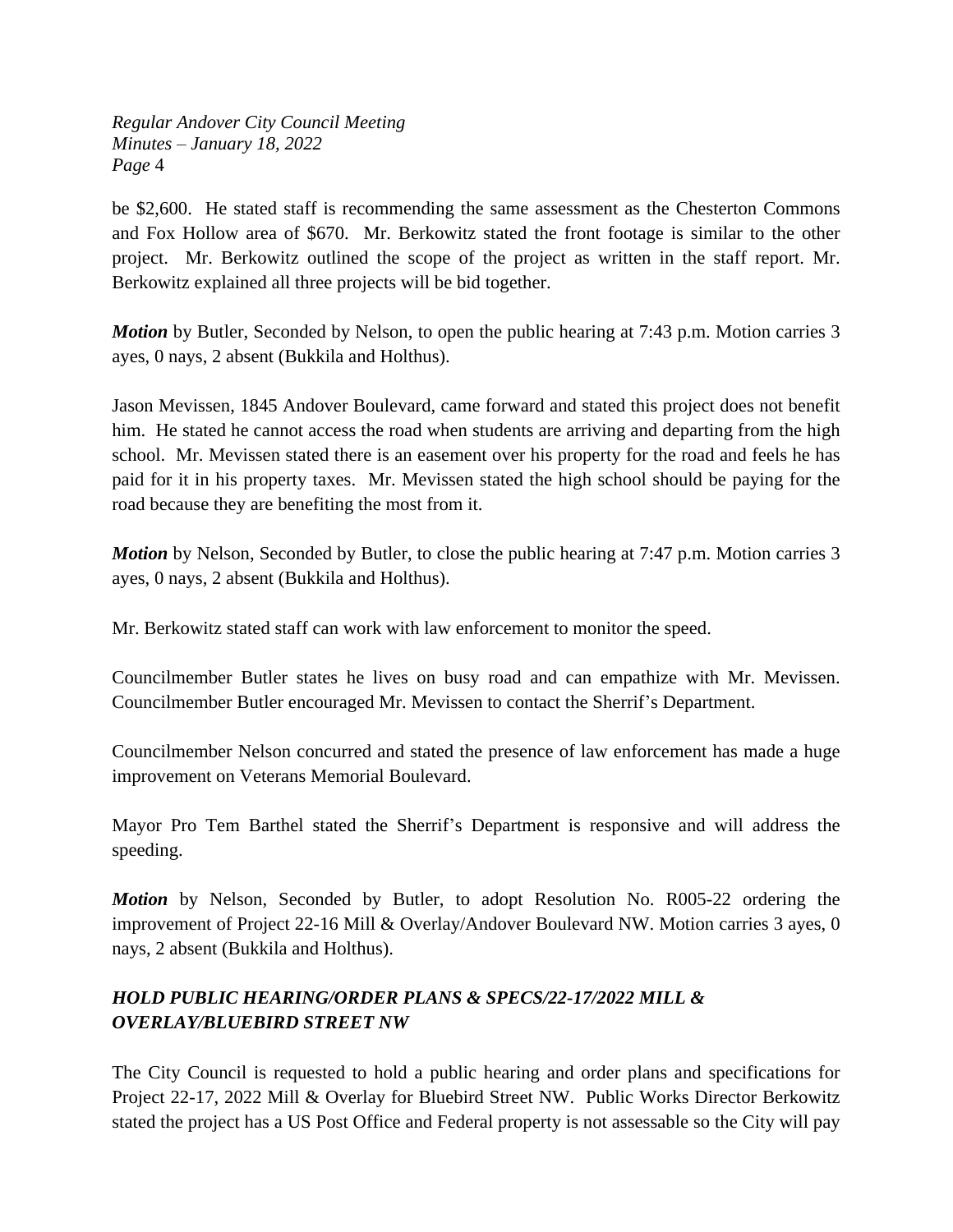the assessment. Mr. Berkowitz outlined the scope of the project as written in the staff report.

*Motion* by Butler, Seconded by Nelson, to open the public hearing at 7:56 p.m. Motion carries 3 ayes, 0 nays, 2 absent (Bukkila and Holthus).

No one appeared before the Council.

*Motion* by Nelson, Seconded by Butler, to close the public hearing at 7:56 p.m. Motion carries 3 ayes, 0 nays, 2 absent (Bukkila and Holthus).

*Motion* by Buttler, Seconded by Nelson, to adopt Resolution No. R006-22 ordering the improvement of Project 22-17 Mill & Overlay/Bluebird Street NW. Motion carries 3 ayes, 0 nays, 2 absent (Bukkila and Holthus).

# *CONSIDER APPROVAL – RESOLUTION AUTHORIZING SIGNING & EXECUTION OF MINNESOTA OPIOIDS STATE-SUBDIVISION MEMORANDUM AGREEMENT, THE DISTRIBUTOR SUBDIVISION SETTLEMENT PARTICIPATION AGREEMENT & THE JANSSEN SUBDIVISION SETTLEMENT PARTICIPATION AGREEMENT*

The City Council is requested to consider a resolution authorizing the signing and execution of Minnesota Opioids State-Subdivision Memorandum of Agreement, the Distributor Subdivision Settlement Participation Agreement, and the Janssen Subdivision Settlement Participation Agreement. City Administrator Dickinson stated the State Attorney General's office has reached a settlement and Andover is a recipient.

Councilmember Butler asked if there are restrictions on how the funds are used. Mr. Dickinson stated the funds are used for public safety purposes and additional information will come when the City receives the funds.

*Motion* by Nelson, Seconded by Butler, to adopt Resolution No. R007-22 authorizing the signing and execution of Minnesota Opioids State-Subdivision Memorandum of Agreement, the Distributor Subdivision Settlement Participation Agreement, and the Janssen Subdivision Settlement Participation Agreement. Motion carries 3 ayes, 0 nays, 2 absent (Bukkila and Holthus).

## *ADMINISTRATOR'S REPORT*

City Staff updated the Council on the administration and city department activities, legislative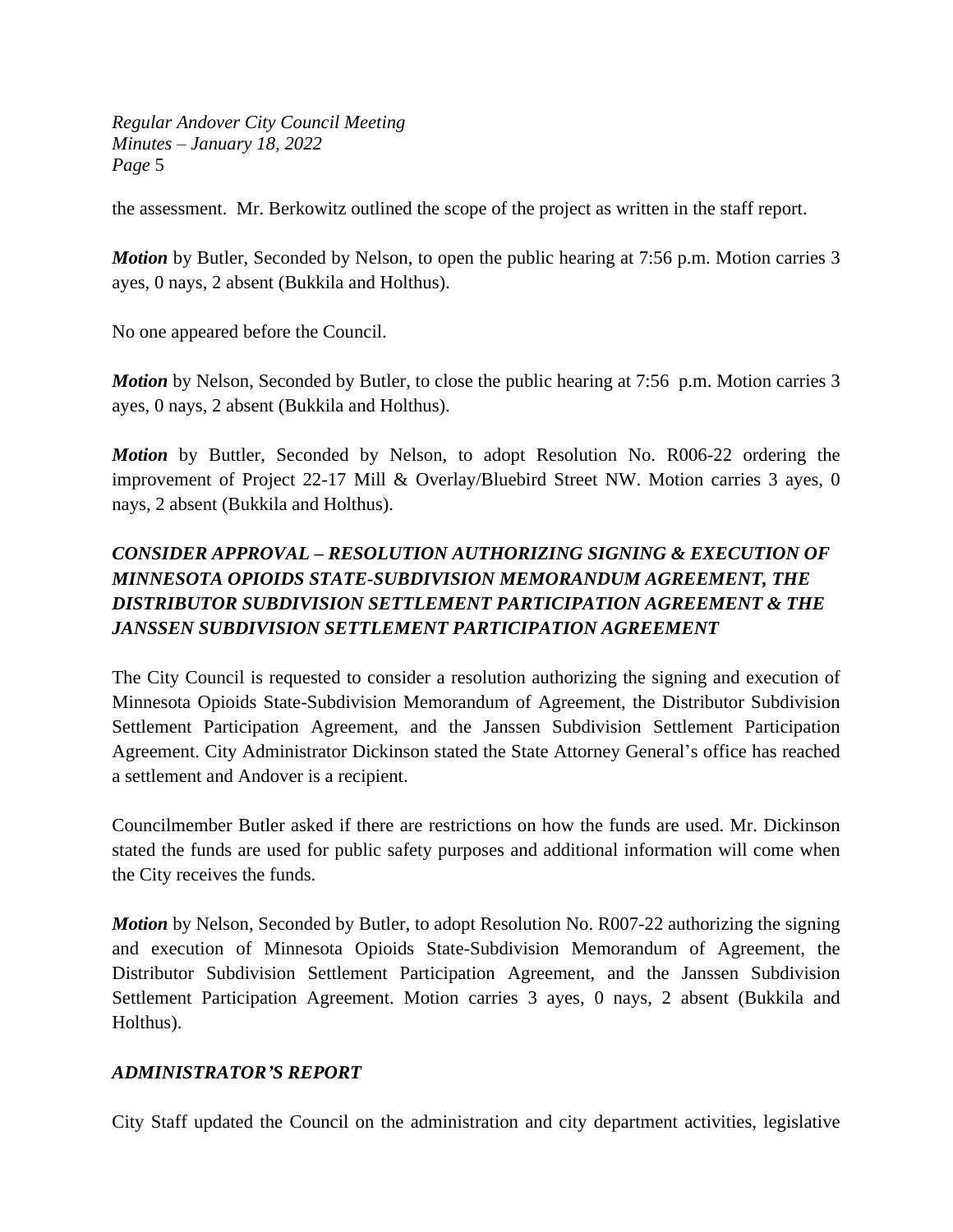updates, updates on development/CIP projects, and meeting reminders/community events. *(Administration)* – Mr. Dickinson stated the Fire Department is seeing an increase in calls. The City has 5 new home starts year to date. The Community Center is very busy, and staffing continues to be a challenge. Mr. Dickinson updated the Council on meetings he is attending.

*(Public Works)* – Mr. Berkowitz stated crews are out scraping roads. The 2022 Street Reconstruction Project is out for bids. Mr. Berkowitz invited athletic association presidents to the February 17th Park and Recreation Commission meeting.

(Red Oaks Neighborhood) – Mr. Dickinson announced a virtual meeting on February 3<sup>rd</sup> with the MPCA and Minnesota Department of Health.

Councilmember Nelson asked when the Red Oaks neighborhood can get City water. Mr. Dickinson stated he is pushing to get the project done this year, but it is more likely to be in 2023.

## *MAYOR/COUNCIL INPUT*

*(Snowplow Drivers)* – Mayor Pro Tem Barthel thanked Andover's snowplow drivers.

*(Veterans Memorial Plaques) -* Mayor Pro Tem Barthel stated Veterans Memorial plaques are available.

## *ADJOURNMENT*

*Motion* by Nelson, Seconded by Butler, to adjourn. Motion carries 3 ayes, 0 nays, 2 absent (Bukkila and Holthus). The meeting adjourned at 8:14 p.m.

Respectfully submitted,

Shari Kunza, Recording Secretary *TimeSaver OffSite Secretarial, Inc.*